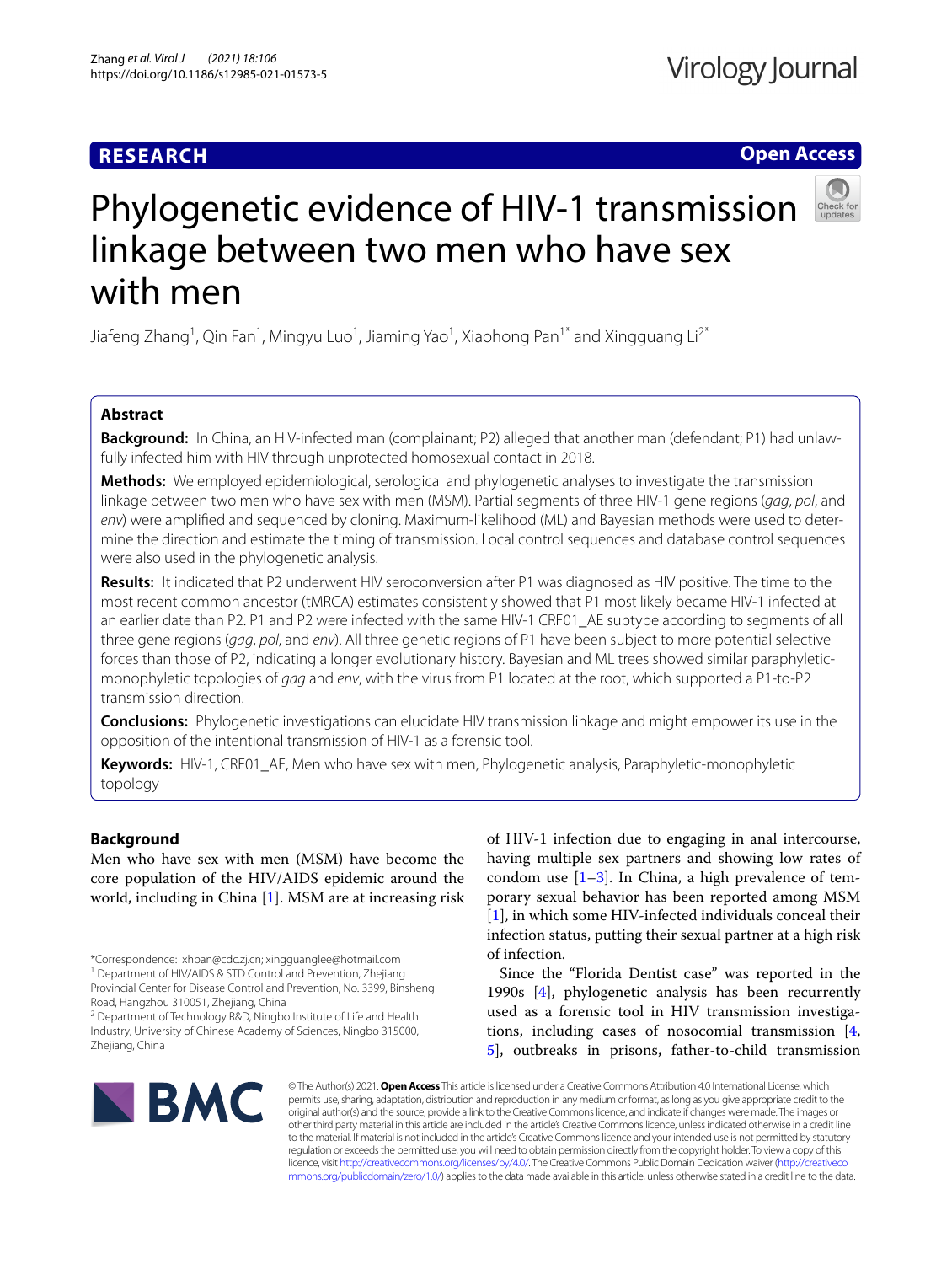[[6\]](#page-6-4), and sexual abuse [\[7](#page-6-5), [8](#page-6-6)]. However, the forensic use of phylogenetic analysis to investigate the intentional transmission of HIV among MSM is scarce and is almost completely absent in China. Sanger sequencing has been used to obtain a consensus sequence representing the predominant viral strain (more than 20%) in a sample. HIV-1 is characterized by high genetic variability, due mainly to high rates of replication, mutation, and recombination. Transmitted variants may disappear or become minor variants of a viral quasispecies over time after transmission. Next-generation sequencing (NGS), molecular cloning/sequencing, and single-genome amplifcation (SGA)/sequencing are techniques that have been applied to study viral quasispecies [[9\]](#page-6-7), among which molecular cloning/sequencing is cost efective and easy to operate. Thus, phylogenetic analysis of the sequences of viral quasispecies provides a broad perspective regarding viral diversity and genetic evolution in an individual, which is important in the forensic context.

In the present study, we report a phylogenetic analysis of the sequences of viral quasispecies associated with alleged HIV-1 transmission between two HIV-infected MSM in China. In this case, an HIV-infected man (complainant; designated P2) alleged that another man (defendant; designated P1) had unlawfully infected him with HIV. The present study could promote the opposition of the intentional transmission of HIV-1 in China and beyond and provide molecular evidence for use in legal trials.

## **Methods**

## **Subjects**

P1 (defendant) was diagnosed with HIV-1 infection on March 29, 2018, when he was 22 years old. P2 (complainant) was 21 years old when he was diagnosed as HIV positive on June 14, 2018, by a municipal HIV-testing institution in Zhejiang Province (Zhoushan Municipal Center for Disease Control and Prevention, ZSCDC). P2 alleged that P1 had unlawfully infected him with HIV-1 via unprotected sexual contact without disclosing his HIV-positive status. Thereafter, a retrospective epidemiological investigation was carried out by the corresponding CDCs responsible for case follow-up. CDC staf administered a questionnaire to obtain demographic and risk behavior information after an HIV diagnosis. The questionnaire included demographic characteristics (age, gender, current residence, registered residence, migration), risk behavior characteristics (location, time range, condom use), characteristics of sexual partners (gender, number, methods of seeking sexual partners), and HIV testing history. Medical records related to HIV testing

(e.g., HIV testing during invasive examination) were also collected.

Fresh anticoagulated whole-blood samples were collected from P1 and P2 under the supervision of police at the East Railway Station in Hangzhou on September 20, 2018 and September 21, 2018, respectively. P2 started ART (antiretroviral therapy) on June 28, 2018, while P1 did not receive ART at the time of sampling. Plasma samples from P1 and P2 collected within a month after diagnosis are available in the HIV-positive sample bank of the Zhejiang Provincial Center for Disease Control and Prevention (ZJCDC).

## **Amplifcation, cloning, and sequencing**

Genomic DNA was extracted from whole blood using the QIAamp DNA Blood Mini Kit (Qiagen, Valencia, CA, United States) following the manufacturer's instructions. The PCR amplification of segments of the *gag* (HXB2: 781-1861, encoding part of p17 and p24), *pol* (HXB2: 2147-3462, encoding the protease gene and the frst 300 codons of the reverse transcriptase gene) and *env* (HXB2: 7002-7541, encoding the V3-V4 region) gene regions of HIV-1, TA cloning, and sequencing were performed as previously described [\[10](#page-7-0)]. At least 20 clones per partial HIV-1 gene region were sequenced for each subject at each time point. Positive and negative controls were established through nucleic acid extraction, PCR amplifcation and molecular cloning. No nucleic acid cross-contamination occurred during the experiment.

## **Phylogenetic analysis**

The sequences were trimmed, assembled and adjusted with Sequencher v5.0 (Genecodes, Ann Arbor, MI). HIV subtyping using the Recombination Identifcation Program (RIP) tool ([https://www.hiv.lanl.gov/content/](https://www.hiv.lanl.gov/content/sequence/RIP/RIP.html) [sequence/RIP/RIP.html](https://www.hiv.lanl.gov/content/sequence/RIP/RIP.html)) from the Los Alamos National Laboratory (LANL) HIV Sequence Database [\(http://](http://www.hiv.lanl.gov) [www.hiv.lanl.gov\)](http://www.hiv.lanl.gov) indicated that the subtype of the query sequences of the segments of the *gag*, *pol*, and *env* gene regions of HIV-1 obtained from P1, P2, and P3 belonged to HIV-1 CRF01\_AE. The reference sequences of subtypes A and CRF01\_AE were retrieved from the LANL HIV Sequence Database ([http://www.hiv.lanl.gov\)](http://www.hiv.lanl.gov). For the database controls (DBCs), the sequences with the highest similarity were retrieved from the LANL HIV Sequence Database using the HIV BLAST tool [\(https://](https://www.hiv.lanl.gov/content/sequence/BASIC_BLAST/basic_blast.html) [www.hiv.lanl.gov/content/sequence/BASIC\\_BLAST/](https://www.hiv.lanl.gov/content/sequence/BASIC_BLAST/basic_blast.html) [basic\\_blast.html](https://www.hiv.lanl.gov/content/sequence/BASIC_BLAST/basic_blast.html)). Local control sequences of HIV-1 CRF01\_AE circulating in the MSM population were randomly selected. The three final datasets of the segments of the *gag*, *pol*, and *env* gene regions of HIV-1 sequences were designated "dataset\_gag", "dataset\_pol", and "dataset\_env", respectively. Multiple sequence alignments of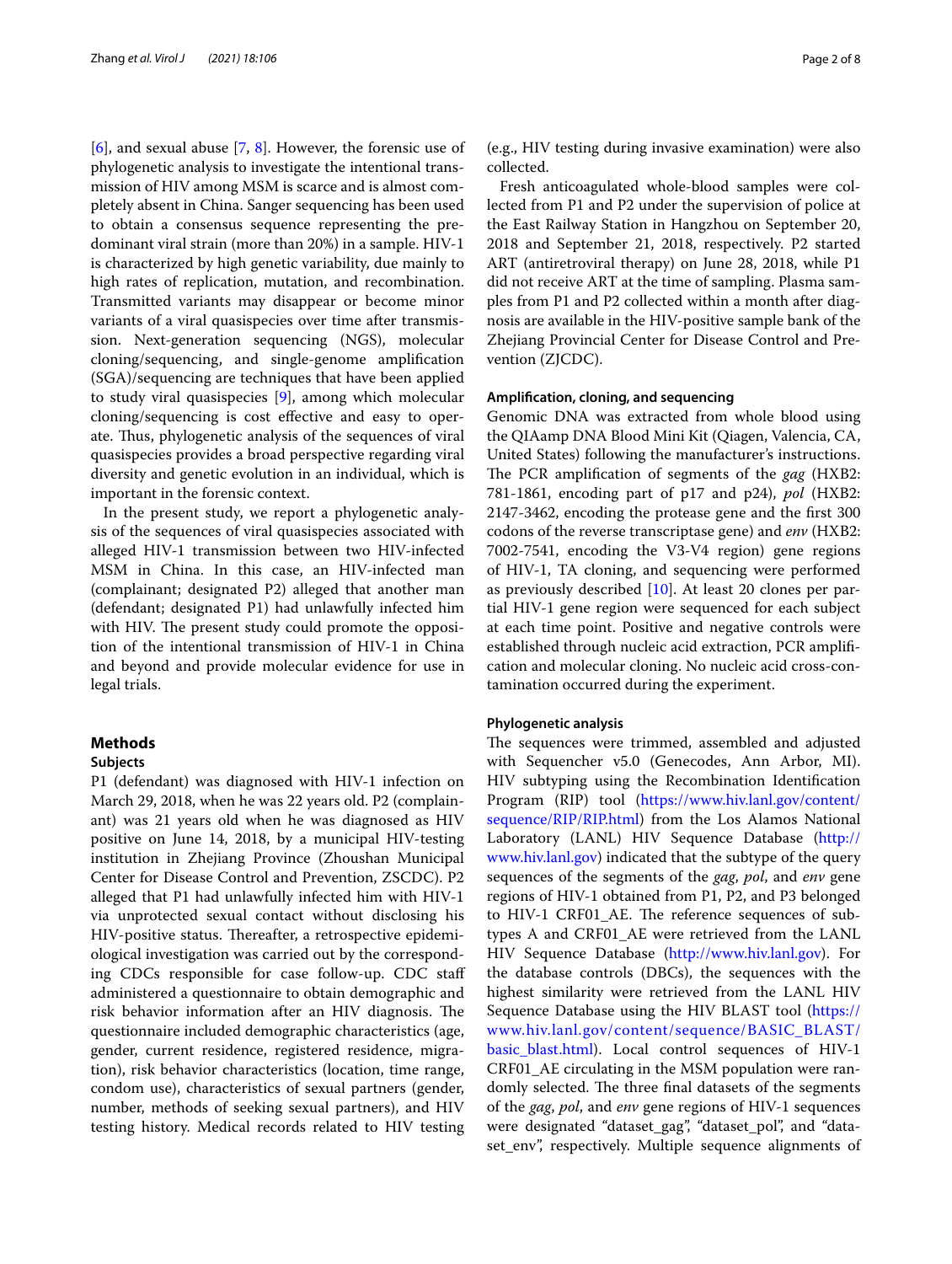the three fnal datasets ("dataset\_gag", "dataset\_pol", and "dataset\_env") were performed using MAFFT v7.222  $[11]$  $[11]$ , and the alignment was subsequently manually edited using BioEdit v7.2.5. The best-fit nucleotide substitution models for the three fnal datasets were identifed according to the Bayesian information criterion (BIC) method with three (24 candidate models) or 11 (88 candidate models) substitution schemes in jModelTest v2.1.10 [[12\]](#page-7-2).

Maximum-likelihood (ML) phylogenetic trees for the three fnal datasets were estimated using IQ-TREE v1.6.12 [\[13](#page-7-3)] under a Hasegawa–Kishino–Yano (HKY) [[14\]](#page-7-4) nucleotide substitution model with a gamma-distributed rate variation among sites  $(HKY+G)$  model, which was identifed as the best ftting model for ML inference by jModelTest v2.1.10 [\[12](#page-7-2)]. Support for the inferred relationships was evaluated by bootstrap analysis with 1000 replicates. To assess the robustness of the ML tree topologies, we generated posterior probabilities for each node by performing Bayesian Markov Chain Monte Carlo (BMCMC) analyses implemented in MrBayes v3.2.7 [[15\]](#page-7-5).

## **Reconstruction of time‑scaled phylogenies**

We applied a BMCMC method to estimate the time to the most recent common ancestor (tMRCA) for P1 and P2 at each time point, as implemented in BEAST v1.10.4 [[16\]](#page-7-6), and the BEAGLE v2.1.2 library program  $[17]$  was used for computational enhancement. To allow for variation in molecular evolutionary rates among lineages over time, we used the uncorrelated lognormal relaxed molecular clock with a discretized gamma-distributed general time-reversible substitution model. We ran Bayesian phylogenetic analyses using four coalescent tree priors (*i.e.*, constant size, expansion, exponential growth, and logistic). To ensure adequate mixing of the model parameters, MCMC chains were run for 100 million steps, with sampling every 10,000 steps from the posterior distribution. Convergence was evaluated by calculating the efective sample sizes of the parameters using Tracer v1.7.1 [\[18](#page-7-8)]. All parameters had an efective sample size>200, which is indicative of sufficient sampling.

## **Selective pressure analysis**

Codon sites under selective pressure were analyzed in the segments of the *gag*, *pol*, and *env* gene regions of the HIV-1 sequences of P1 and P2 by using the HyPhy package  $[19]$  $[19]$  $[19]$  hosted on the Datamonkey web server  $[20]$  $[20]$ . Positively selected sites were detected using the singlelikelihood ancestor counting (SLAC) [\[21](#page-7-11)], mixed-efects model of evolution (MEME) [[22\]](#page-7-12), fixed-effects likeli-hood (FEL) [\[21](#page-7-11)], and relaxed-effects likelihood (REL) [[21](#page-7-11)] methods with statistical significance set at  $p < 0.1$  (SLAC, MEME, and FEL) and a Bayes factor (BF) cutoff value of 50 (REL).

## **Statistical analysis**

Statistical analyses were conducted with SPSS v19.0 software (IBM, Armonk, NY). A P value <0.05 was considered statistically signifcant.

## **Results**

#### **Epidemiological information and serological testing**

According to the detailed epidemiological investigation, P1 (defendant) was reported to be HIV-infected on March 29, 2018. At the end of April 2018, P2 alleged that P1 had unprotected sexual contact with him without disclosing his HIV-1 positive status. Thereafter, P2 was screened as shown to be HIV-1 positive by ELISA in a preoperative examination at Fuyang People's Hospital of Anhui Province on May 3, 2018. P2 was diagnosed as HIV antibody indeterminate by the ZSCDC (Fig. [1](#page-3-0)), and the western blot results showed only four HIV-specifc antibodies (anti-gp160, anti-p66, anti-p24, and anti-p17) on May 8, 2018. P2 was reported as HIV-1 positive, and western blot results identifed gp160, gp120, p66, p55, p51, gp41, p31, p24, and p17 on June 14, 2018. Terefore, P2 underwent HIV seroconversion around May 2018, suggesting a recent infection.

Through contact tracing, we found that P2 had engaged in risky contact with P3. P2 alleged that he got to know P3 during the period from October to November 2017 and they had ever engaged in oral sex behaviors. P3 was confrmed as HIV-1 infected by the HIV confrmatory laboratory of ZSCDC on December 28, 2017. However, P3 committed suicide after his diagnosis. It was not possible to draw a subsequent blood sample from P3 to confrm the genetic relationship between P2 and P3. However, we obtained plasma samples from P3 after his diagnosis at the time of sampling on December 28, 2017 from the HIV-positive sample bank of the ZJCDC.

## **Transmission linkage and direction**

Partial segments of the *gag*, *pol* and *env* gene regions of HIV-1 were amplifed, TA cloned and bidirectionally sequenced. The HIV-1 quasispecies obtained from P1, P2, and P3 within the three gene regions of HIV-1 were identifed by cloning and sequencing. According to Bayesian reconstruction, the three datasets ("dataset\_gag", "dataset\_pol", and "dataset\_env") of the sequences from P1 and P2 formed a strongly supported transmission cluster (Bayesian posterior probability = 1) within HIV-1 CRF01\_AE. In "dataset\_gag" and "dataset\_env", a subset of sequences from P2 were paraphyletic with respect to those of P1, showing a paraphyletic–monophyletic (PM)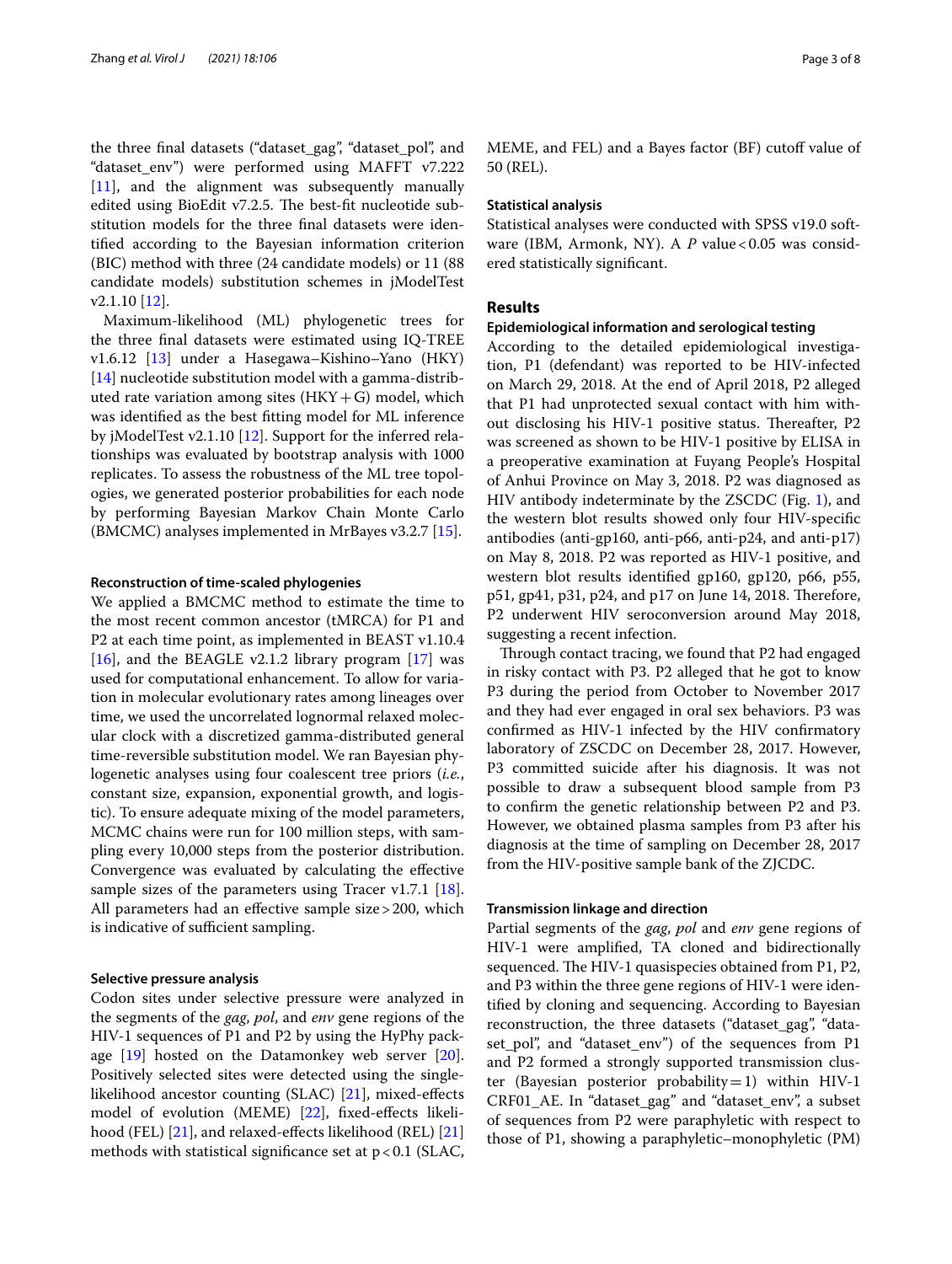

<span id="page-3-0"></span>topological relationship in which P1 was inferred to be located at the root (Bayesian posterior probability = 1). In "dataset\_pol", the sequences from P1 and P2 displayed a monophyletic-monophyletic (MM) topological relationship (Fig. [2\)](#page-4-0). Similar topological relationships were also inferred using the ML approach (Fig. [3\)](#page-4-1). We inferred that HIV-1 transmission had occurred in a P1-to-P2 direction. The sequences obtained from P3 were clustered in a signifcantly separate cluster from the sequences obtained from P1 and P2. The phylogenetic analysis conducted in the present study excluded P3 as a source of HIV-1 transmission to P2.

## **Transmission time estimation**

tMRCA estimation consistently showed that P1 most likely became HIV-1 infected at an earlier date than P2 according to two of the analyzed gene fragments (*gag* and *pol*) (mean tMRCA *gag* P1=December 2017, P2=April 2018; *pol* P1=December 2017, P2=May 2018) (Table. [1](#page-5-0)) for most of the coalescent tree priors tested. Interestingly, P2's tMRCA estimate agreed well with his symptoms of acute HIV-1 infection in May 2018.

## **Potential selection analysis**

The segments of the *gag*, *pol*, and *env* gene regions of HIV-1 harbored more codon sites that were afected by potential selective forces in P1 than in P2. Notably, P1 also exhibited more codon sites afected by positive and negative selection in the segments of the *gag*, *pol*, and *env* gene regions of HIV-1 than did P2 (Table [2](#page-5-1)).

## **Discussion**

In the present study, we employed epidemiological, serological and phylogenetic analyses to investigate a potential case of HIV-1 transmission between two MSM. The defendant (P1) had unprotected sexual contact without disclosing his HIV-positive status with the complainant (P2), which was revealed by an epidemiological inves-tigation (Fig. [1](#page-3-0)). The defendant  $(P1)$  was reported to be HIV-positive earlier than the complainant  $(P2)$ . The complainant (P2) was recently infected, as indicated by the typical phenomenon of seropositive conversion according to the progression of WB bands. As shown in Table [1](#page-5-0), the tMRCA estimation based on segments of the *gag* and *pol* gene regions of HIV-1 consistently showed that P1 most likely became HIV-1 infected at an earlier date than P2. The *gag, pol,* and *env* gene regions of HIV-1 were subjected to more potential selective forces in P1 than in P2, indicating a longer evolutionary history of the strain in P1 (Table [2](#page-5-1)). Furthermore, in the comparison of the local circulating strains and the most related sequences from the HIV database [\(https://www.hiv.lanl.gov/conte](https://www.hiv.lanl.gov/content/index) [nt/index](https://www.hiv.lanl.gov/content/index)), the viral sequences from the two individuals exhibited a high level of similarity and were most closely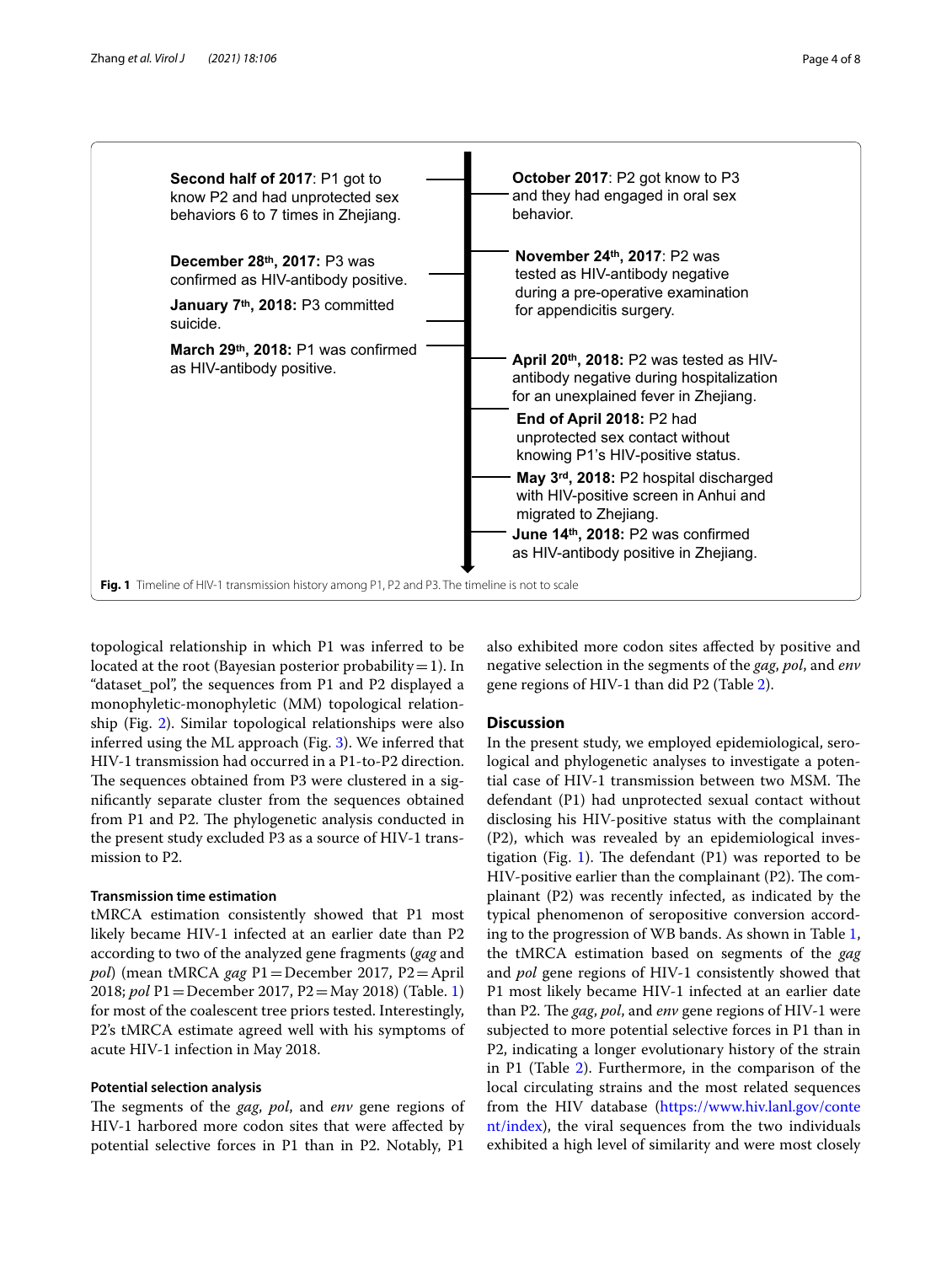

<span id="page-4-0"></span>

<span id="page-4-1"></span>**Fig. 3** ML tree reconstruction for *gag* (**a**), *pol* (**b**), and *env* (**c**) gene fragments. Viral sequences from query sequences (P1, P2 and P3), local control sequences and database subtype CRF01\_AE controls (DBCs) and CRF01\_AE reference sequences are colored diferently. Subtype A reference sequences, shown in dark cyan, were used as an outgroup for the rooting of phylogenetic trees. Node support values are indicated on the case sequences. ML, maximum-likelihood; DBC, database controls; HZC, local controls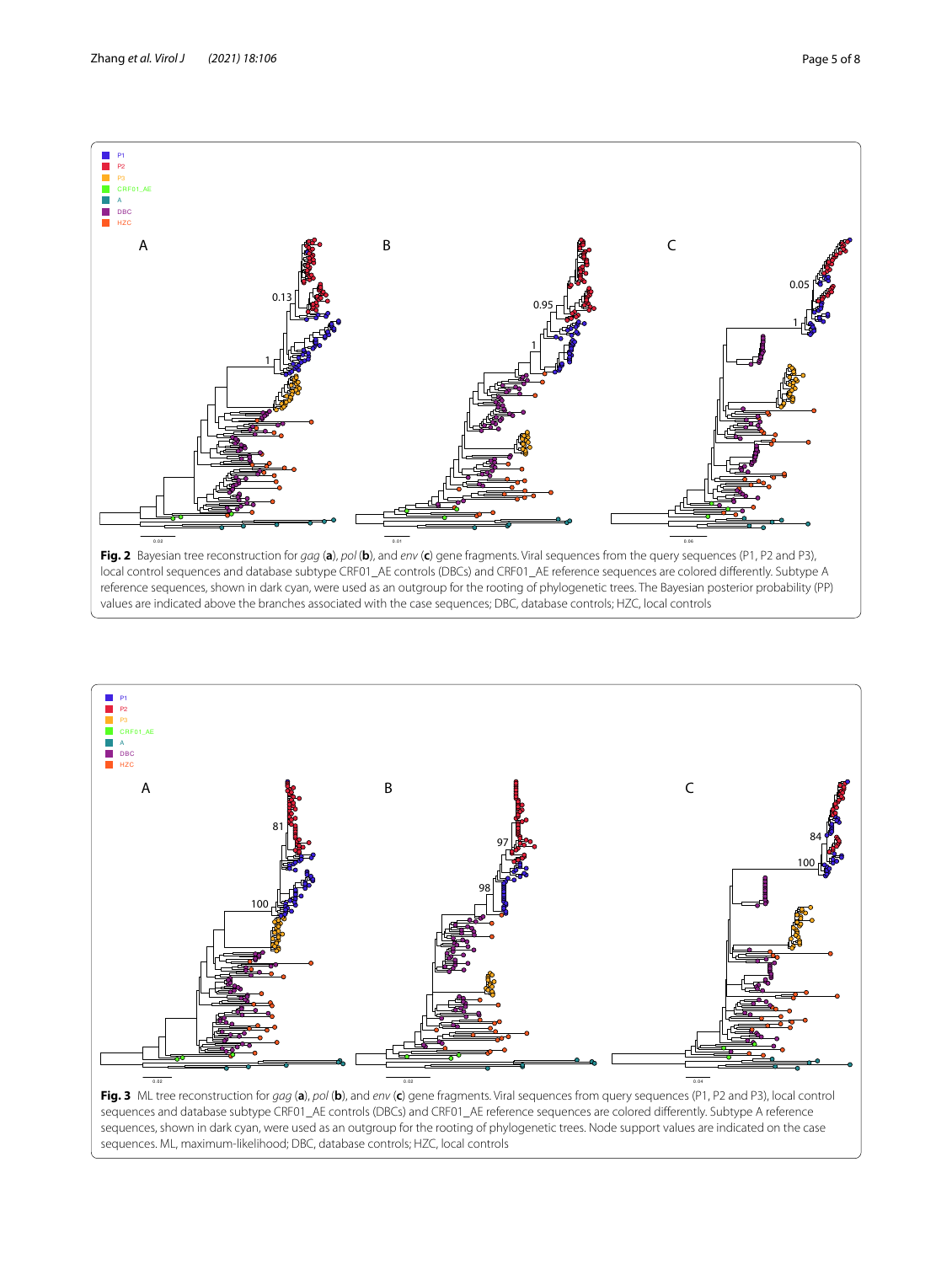| Genomic<br>region | Coalescent tree prior | Subject P1 (defendant) |               |               | Subject P2 (prosecutor) |               |               |
|-------------------|-----------------------|------------------------|---------------|---------------|-------------------------|---------------|---------------|
|                   |                       | Mean                   | Lower 95% HPD | Upper 95% HPD | Mean                    | Lower 95% HPD | Upper 95% HPD |
| gag               | Constant              | 2017-12-10             | 2017-07-25    | 2018-03-22    | 2018-04-28              | 2018-01-24    | 2018-06-18    |
|                   | Expansion             | 2017-12-08             | 2017-07-24    | 2018-03-25    | 2018-04-27              | 2018-01-22    | 2018-06-18    |
|                   | Exponential           | 2018-01-31             | 2017-11-14    | 2018-03-29    | 2018-05-01              | 2018-01-29    | 2018-06-18    |
|                   | Logistic              | 2017-12-06             | 2017-07-21    | 2018-03-27    | 2018-04-26              | 2018-01-15    | 2018-06-18    |
| pol               | Constant              | 2017-12-02             | 2017-03-25    | 2018-04-07    | 2018-05-15              | 2018-03-22    | 2018-06-18    |
|                   | Expansion             | 2017-12-23             | 2017-05-20    | 2018-04-05    | 2018-05-16              | 2018-03-25    | 2018-06-18    |
|                   | Exponential           | 2018-02-07             | 2017-11-01    | 2018-04-04    | 2018-05-17              | 2018-03-30    | 2018-06-18    |
|                   | Logistic              | 2017-12-13             | 2017-04-14    | 2018-04-06    | 2018-05-18              | 2018-04-04    | 2018-06-18    |

<span id="page-5-0"></span>**Table 1** Bayesian phylogenetic tMRCA estimates for genomic regions of HIV-1 CRF01\_AE from subjects P1 (defendant) and P2 (prosecutor) under coalescent tree priors

<span id="page-5-1"></span>**Table 2** Codon sites under selective pressure in the analyzed gene fragments for subjects P1 (defendant) and P2 (prosecutor)

| <b>Genomic region</b> | Subject P1 (defendant)                                                                                  | Subject P2 (prosecutor)            |
|-----------------------|---------------------------------------------------------------------------------------------------------|------------------------------------|
| gag                   | 82, 10, 39, 124, 132, 133, 154, 159, 182, 201, 207, 233, 255, 263, 270, 304, 306,<br>309, 312, 313, 321 |                                    |
| pol                   | 201, 17, 197, 312, 323, 342, 350, 374                                                                   | 253, 290, 359, 376                 |
| env                   | <b>23, 79, 138,</b> 4 <sup>*</sup> , 5 <sup>*</sup> , 7, 75, 107, 172, 210 <sup>*</sup>                 | <b>121, 206,</b> 4*, 5*, 197, 210* |

Bold fgures and underlined fgures in the table denote sites under positive and negative selective pressure, respectively. Same sites that are under selective pressure in both subjects are denoted with asterisks (\*)

related to each other. Furthermore, a paraphyletic relationship was observed for the *gag* and *env* gene sequences of P1 and P2, suggesting that P1 was the source of infection from the point of view of molecular evidence. In conclusion, by combining epidemiological information and serological testing, the relatedness and transmission direction of the HIV-1 strains of the subjects were proven by phylogenetic analysis, supporting the epidemiologically identifed linkage in this case.

Phylogenetic analysis results should be interpreted with caution. Because the complete sampling of all relevant individuals belonging to the same transmission event is not feasible, it cannot completely exclude the possibility of underlying intermediates  $[9, 23]$  $[9, 23]$  $[9, 23]$  $[9, 23]$ . This situation is worth considering because MSM in China display a high level of sexual activity, including exhibiting multiple sex partners, especially casual sexual partners [[24\]](#page-7-14). Phylogenetics can be used to exonerate individuals if the sequences of defendants cluster signifcantly separately from those of complainants [[9,](#page-6-7) [23](#page-7-13)]. However, the longer the time since infection, the greater the diversity separating viruses infecting linked individuals will be [\[9](#page-6-7), [25\]](#page-7-15). In the present study, P3 was suspected to be a potential source of infection by partner tracking. However, P3 showed clustering in a signifcantly separate cluster in the phylogenetic trees for all three genetic regions; thus, it is logical to exonerate P3. This finding is consistent with a

supplementary epidemiological investigation indicating that P2 only engaged in oral sex with P3 without any anal sex behaviors according to the self-report of P2. The direction of transmission is an important and challenging issue in the context of forensic HIV transmission investigations [\[9](#page-6-7), [25](#page-7-15)]. A phylogenetic analysis of transmission direction can be performed in the context of multiple clones (or samples) representing patients' viral quasispecies [[9,](#page-6-7) [25](#page-7-15)]. In this study, the viral quasispecies of P1 exhibited a paraphyletic relationship with those from P2 in the Bayesian phylogenetic trees of the segments of the *gag* and *env* gene regions of HIV-1 as well as in the ML tree. The results not only supported a high level of similarity between P1 and P2 but also supported a P1-to-P2 transmission direction. As reported previously, phylogenetics can be used to support the investigation of HIV transmission in the context of other types of evidence [[9\]](#page-6-7). We determined the infection window period for P2 based on serological results, and the result was consistently supported by the tMRCA estimates obtained for P2 using molecular clock models.

Leitner et al. [\[9](#page-6-7), [26\]](#page-7-16) concluded that the accuracy of a reconstructed tree topology was more dependent on the amount of genetic information than on the phylogenetic reconstruction methods used. Most investigations involving HIV cases target *env*, sometimes combined with the analysis *gag* or *pol* [[9\]](#page-6-7). In this study, we analyzed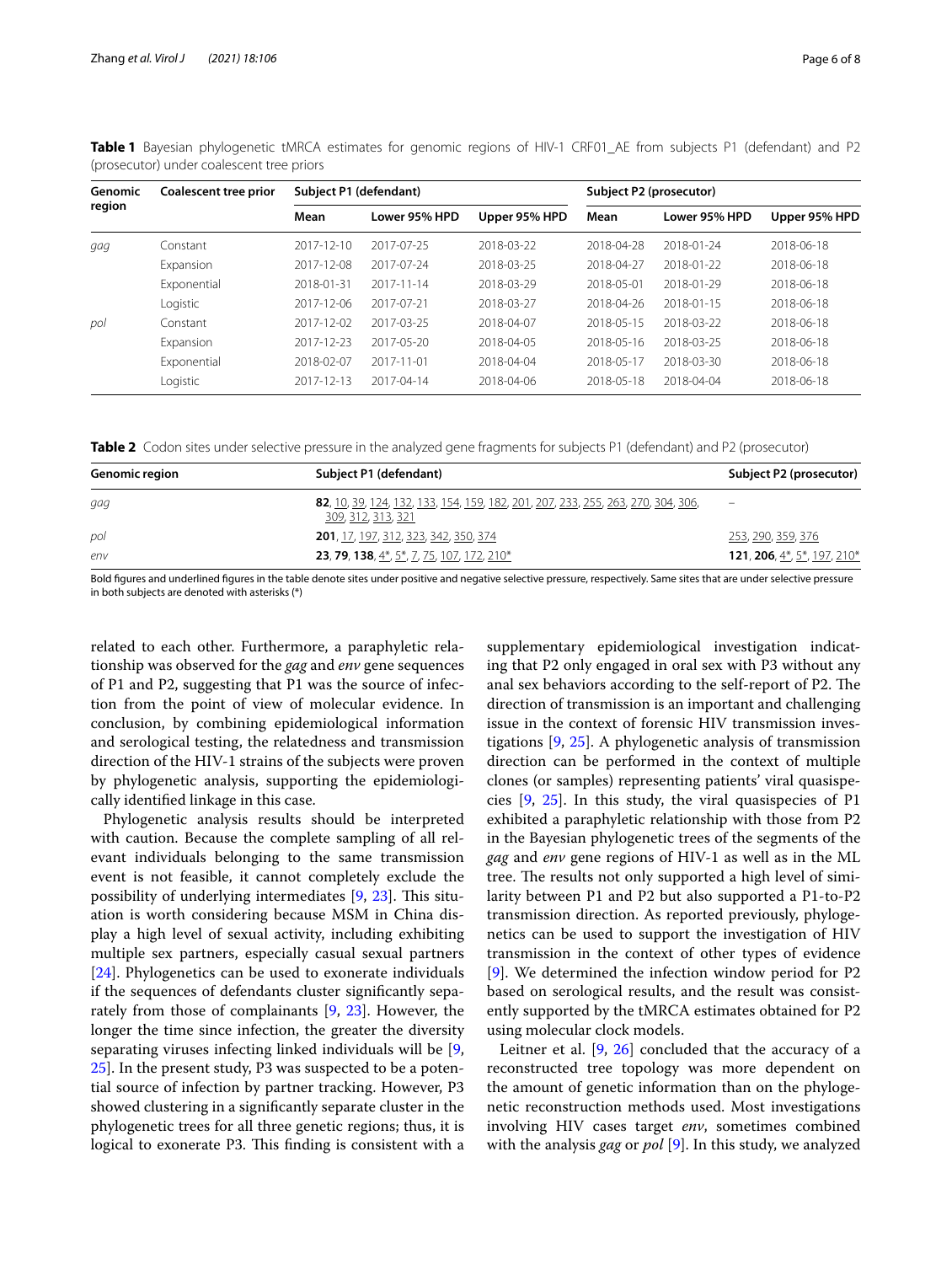segments of the *gag, env* and *pol* gene regions of HIV-1 to generate more reliable results. We found that ML trees of the segments of the *gag* and *env* gene regions of HIV-1 showed a PM topology for P1 and P2. However, the ML tree of a segment of the *pol* gene region of HIV-1 showed an MM topology for P1 and P2. These results were consistent with the Bayesian analyses (Figs. [2](#page-4-0) and [3\)](#page-4-1). A paraphyletic relationship was not observed for the *pol* gene region, possibly due to the deviation of the cloning method because of the limited available clones. This illustrates the importance of evaluating more than one gene region, as there are unlikely to be identical sampling artifacts across several gene regions. Furthermore, we used diferent phylogenetic reconstruction methods (ML and Bayesian estimates) to verify the consistency of the obtained results. The results showed that the ML and Bayesian estimates were concordant, providing mutual support for the reliable results.

## **Limitations**

Due to loss to follow-up and lack of other types of evidence, it is still difficult to confidently estimate the infection window period for P1, although the tMRCA of P1 was estimated using molecular clock models. We failed to amplify the segment of the *env* gene region of HIV-1 in later samples from P1 and P2 despite many efforts; therefore, we could not estimate the tMRCA from the segment of the *env* gene region of HIV-1 by the Bayesian inference method. We found that P2's tMRCA estimate was surprisingly consistent with the timing of his HIV seroconversion. A recent study showed that genetic diversity calculated from NGS data enables a more accurate estimation of coalescence times [[27](#page-7-17)]. However, the reliability of such estimations requires further investigation and validation, especially in the context of court cases.

## **Conclusions**

In summary, the PM phylogeny, root host label, timing and selection analysis results all supported the occurrence of HIV transmission between the two MSM involved in this case. The molecular data strongly supported the epidemiological conclusion that P1 transmitted HIV-1 to P2.

## **Abbreviations**

AIDS: Acquired immune defciency syndrome; ART: Antiretroviral therapy; BMCMC: Bayesian Markov Chain Monte Carlo; CDC: Center for Disease Control and Prevention; DBCs: Database controls; HIV: Human immunodefciency virus; HKY: Hasegawa–Kishino–Yano; LANL: Los Alamos National Laboratory; ML: Maximum-likelihood; MM: Monophyletic-monophyletic; MSM: Men who have sex with men; NGS: Next-generation sequencing; PM: Paraphyletic– monophyletic; tMRCA: Time to the most recent common ancestor.

#### **Acknowledgements**

We are very grateful to the staff of Hangzhou Municipal CDC and Zhoushan Municipal CDC for their participation and support in the epidemiologic investigation.

#### **Authors' contributions**

JZ and XP designed the study; ML conduct the epidemiological investigation; QF and JY acquired viral sequences and participated in the process of sequences editing and phylogenetic analyses. XL conducted the reconstruction of time-scaled phylogenies and selective pressure analysis. JZ, XP and XL participated in the writing process. All authors read and approved the fnal manuscript.

#### **Funding**

The study was funded by Zhejiang Basic Public Welfare Research Project (Grant No. LGF20H260002) and Zhejiang Provincial Medicine and Health Science and Technology Plan (Grant No. 2020KY521). The funding bodies had no role in the data collection, analysis, and interpretation of the verbal data, and writing of the manuscript.

## **Availability of data and materials**

The datasets used and analyzed during the current study are available from the corresponding author on reasonable request.

#### **Declarations**

#### **Ethics approval and consent to participate**

Informed consents were obtained from the defendant P1 and complainant P2. The study protocol was approved by the Ethics Committee of the Zhejiang Provincial Center for Disease Control and Prevention, and the study was carried out following the Helsinki Declaration of 1964.

#### **Consent for publication**

Not applicable.

#### **Competing interests**

The authors declare that they have no competing interests.

Received: 17 February 2021 Accepted: 11 May 2021 Published online: 31 May 2021

#### **References**

- <span id="page-6-0"></span>Shang H, Zhang LQ. MSM and HIV-1 infection in China. Natl Sci Rev. 2015;2:388–91.
- 2. Wu ZY, Xu J, Liu EW, Mao YR, Xiao Y, Sun XH, et al. HIV and syphilis prevalence among men who have sex with men: a cross-sectional survey of 61 cities in China. Clin Infect Dis. 2013;57:298–309.
- <span id="page-6-1"></span>3. Xu JJ, Han XX, Reilly KH, Shang H. New features of the HIV epidemic among men who have sex with men in China. Emerg Microbes Infect. 2013;2:1–6.
- <span id="page-6-2"></span>4. Ou CY, Ciesielski CA, Myers G, Bandea CI, Luo CC, Korber BT, et al. Molecular epidemiology of HIV transmission in a dental practice. Science. 1992;256:1165–71.
- <span id="page-6-3"></span>5. Blanchard A, Ferris S, Chamaret S, Guetard D, Montagnier L. Molecular evidence for nosocomial transmission of human immunodefciency virus from a surgeon to one of his patients. J Virol. 1998;72:4537–40.
- <span id="page-6-4"></span>6. Ezeonwumelu I, Brtolo I, Martin F, Abecasis A, Campos T, Romero-Severson EO, et al. Accidental father-to-son HIV-1 transmission during the seroconversion period. Aids Res Hum Retroviruses. 2018;34:857–62.
- <span id="page-6-5"></span>7. Albert J, Wahlberg J, Leitner T, Escanilla D, Uhlen M. Analysis of a rape case by direct sequencing of the human immunodefciency virus type 1 pol and gag genes. J Virol. 1994;68:5918–24.
- <span id="page-6-6"></span>8. Machuca R, Jorgensen LB, Theilade P, Nielsen C. Molecular investigation of transmission of human immunodefciency virus type 1 in a criminal case. Clin Diagn Lab Immunol. 2001;8:884–90.
- <span id="page-6-7"></span>9. Abecasis AB, Pingarilho M, Vandamme AM. Phylogenetic analysis as a forensic tool in HIV transmission investigations. AIDS. 2018;32:543–54.